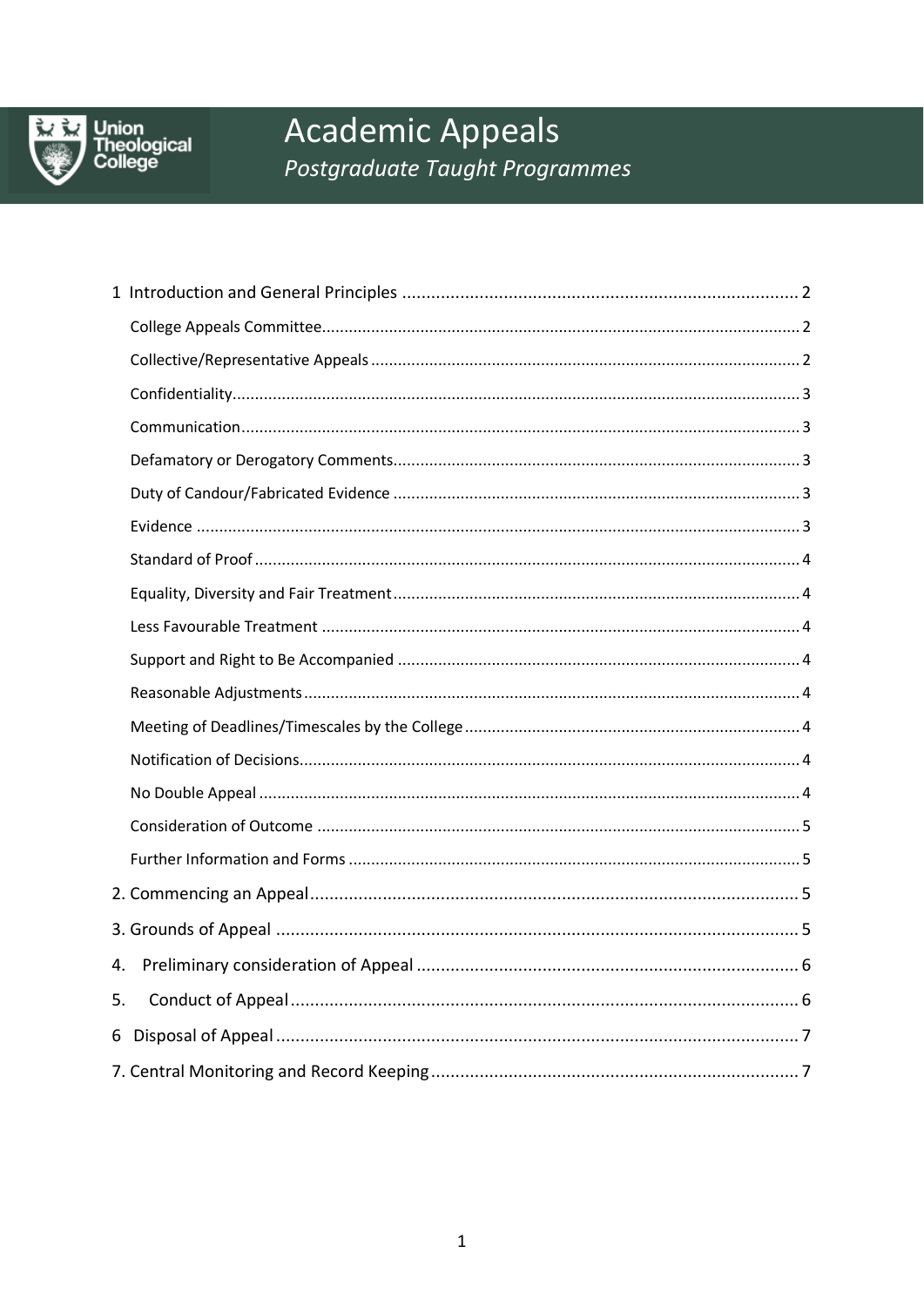# <span id="page-1-0"></span>1 Introduction and General Principles

## <span id="page-1-1"></span>College Appeals Committee

1.1 The College offers an appeals system which allows registered postgraduate taught

students to appeal against a decision of the Board of Examiners relating to their progress.

1.2 A former student may not lodge an appeal after they have graduated from the College. However, a student may proceed to graduate while submitting an appeal, provided it is submitted within ten working days of the formal publication of the final degree classification. Should a change to a result be required following the appeal, the transcript will be altered accordingly and, where appropriate, an amended parchment issued.

1.3 Such appeal is made to a body known as the College Appeals Committee ("CAC") which is a committee consisting of a Chair and not less than two other members drawn from Faculty, adjunct Faculty, the College Teaching and Learning Panel or College Management Committee

1.4 CAC is usually convened three times a year in August, October and March, but may be convened at other times if the Head of Academic Administration considers that waiting until the next scheduled meeting to hear an appeal would be detrimental to the academic progress of a student who has brought the appeal.

1.5 Members of staff involved in all stages of the process will be independent of the appeal, will not be from the Department in which the student bringing the appeal is enrolled, and will have no prior knowledge of the matter.

1.6 There is no appeal against academic judgement. Academic judgement is a decision of an academic body about a matter, such as assessment, degree classification, research methodology, or course content/outcome. It is a judgement made about a matter where only the opinion of an academic expert will suffice.

1.7 It should be noted that where, on an appeal, a student establishes the existence of "exceptional circumstances" which adversely affected the academic outcome for the student, CAC has no power to award marks to compensate the student for the exceptional circumstances. In such event, CAC may only permit the student to re-take a failed module. Under no circumstances will a student be permitted to retake a module which they passed

1.8 CAC has the authority to consider and address other issues which may not be a substantive part of the appeal, but come to light as part of CAC's deliberations.

#### <span id="page-1-2"></span>Collective/Representative Appeals

1.9 The College will accept appeals from one student (the Lead Student) as representative of a group of named students where the issue/s raised is the same or substantially the same in each case. Appeals by un-named students will not be accepted. The Lead Student must provide evidence that they are acting on behalf of and with the consent of the other named students. The Head of Academic Administration must certify that it is appropriate, expedient and fair that the appeal may proceed as a collective/representative appeal.

1.10 If the Head of Academic Administration certifies that the appeal may be accepted as a collective/representative appeal, then the College Office will deal with the appeal under the appeals procedure in the normal way. In the absence of certification by the Head of Academic Administration, each student may submit a separate appeal.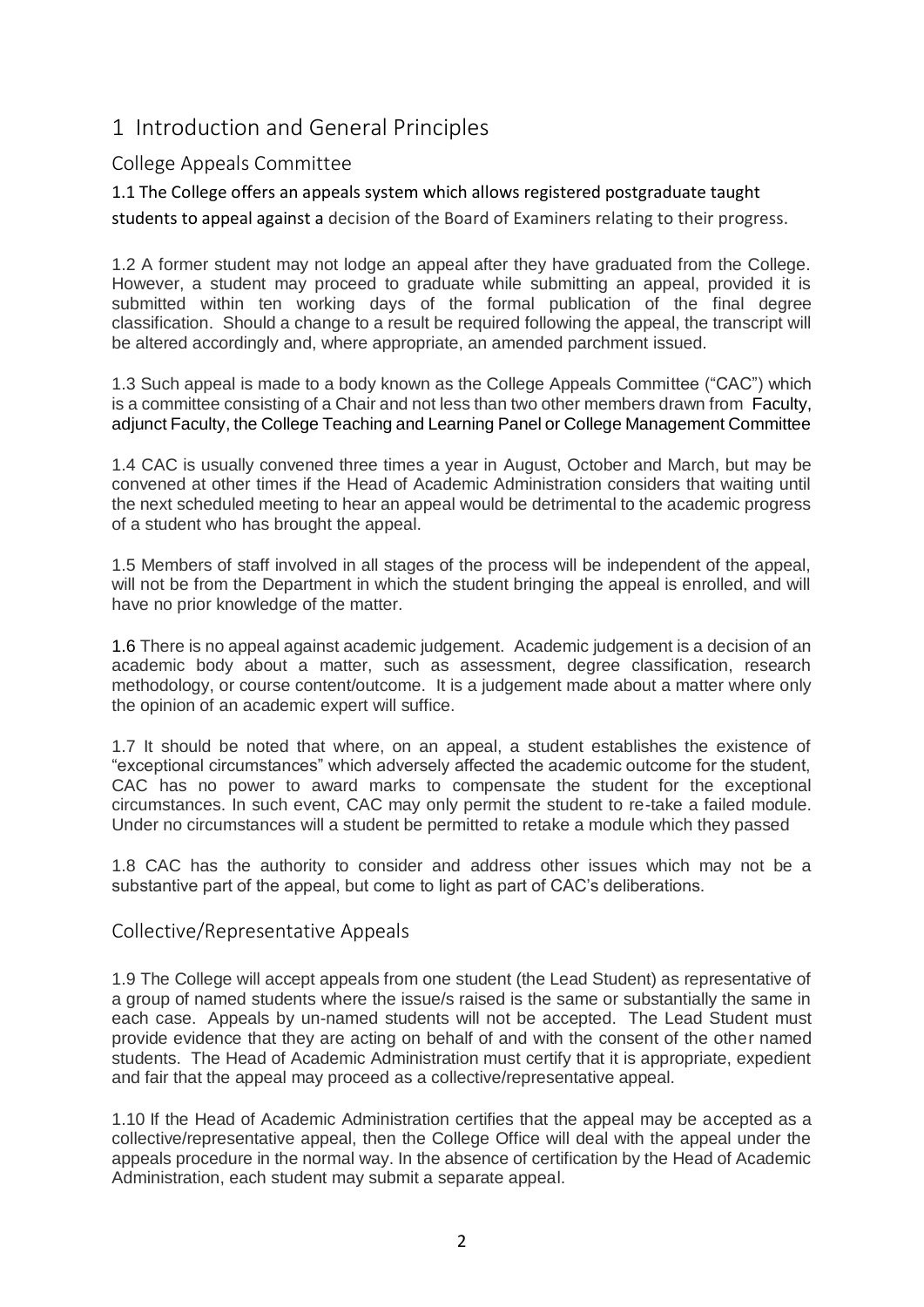## <span id="page-2-0"></span>Confidentiality

1.11 The College will take all reasonable steps to limit the disclosure of information as is consistent with investigating the issue(s) raised and the provisions of the Human Rights Act 1998, the General Data Protection Regulation 2016, the Data Protection Act 2018, the Freedom of Information Act 2000 and any other relevant legislation. All staff and students who become involved in the appeal process are required to respect the integrity of the process and the confidentiality of information arising from it both during and after the conclusion of the process, unless there is an overriding reason to disclose information. Information will only be released to those who need it for the purpose of investigating or responding to an appeal; no third party will be told any more about the investigation than strictly necessary in order to obtain the information required from them.

#### <span id="page-2-1"></span>Communication

1.12 The College will normally communicate by email with anyone involved in an appeal. In the case of registered students or College staff, this will normally be to their College email address. Where correspondence is sent to a registered student by post it will be sent to the address registered with the College.

#### <span id="page-2-2"></span>Defamatory or Derogatory Comments

1.13 When submitting an appeal, a student should be careful not to make unsubstantiated or defamatory allegations or comments about other students, members of College staff or any other person. If the College considers that an allegation or comment may be deemed to be defamatory, it may require it to be retracted or deleted before accepting an appeal.

#### <span id="page-2-3"></span>Duty of Candour/Fabricated Evidence

1.14.1 Anyone involved in any College process will treat all others involved with respect and courtesy and will behave honestly and with integrity throughout the process. Any evidence (written or oral) provided to CAC by any person in connection with as appeal will be true to the best of that person's knowledge and belief.

1.14.2 Any student who is shown to have acted dishonestly or to have provided false evidence in connection with an appeal may be referred for investigation under the Student Discipline Procedures.

#### <span id="page-2-4"></span>Evidence

1.15 The College reserves the right to request and consider independent evidence or professional opinion, including medical evidence and/or medical opinion, as it deems appropriate. Where considered necessary, a committee may adjourn in order to allow time for such further evidence or professional opinion to be obtained.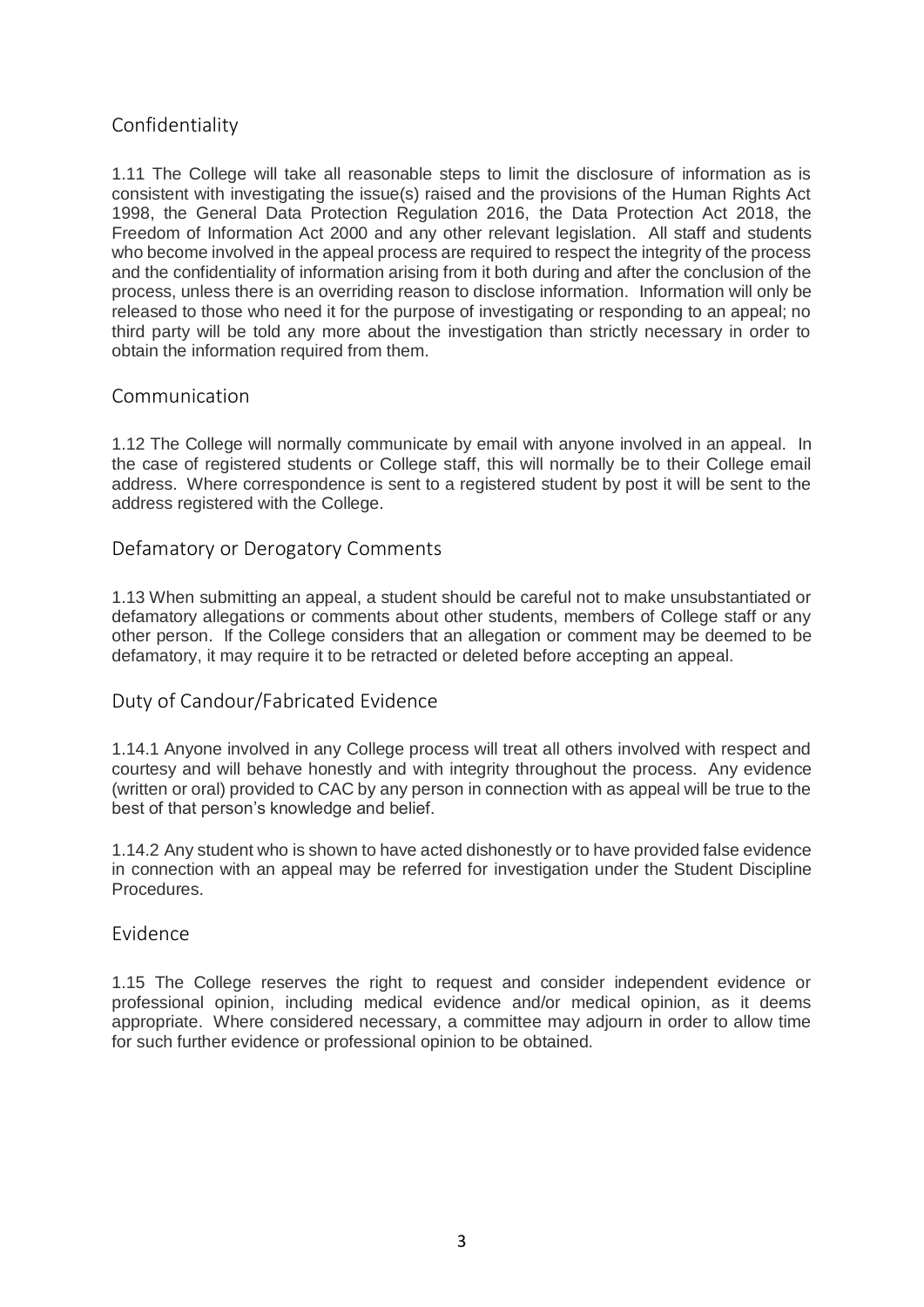## <span id="page-3-0"></span>Standard of Proof

1.16 At all times, the principles of natural justice shall be observed and the standard of proof shall be on the balance of probabilities.

#### <span id="page-3-1"></span>Equality, Diversity and Fair Treatment

1.17 The College has a legal, as well as a moral duty, to treat all students fairly. The College values and promotes equality and diversity and will seek to ensure that it treats all individuals fairly and with dignity and respect.

#### <span id="page-3-2"></span>Less Favourable Treatment

1.18 No person who submits an appeal will be treated less favourably as a result, whether or not the appeal is upheld. Victimisation shall be grounds for a further, separate complaint.

#### <span id="page-3-3"></span>Support and Right to Be Accompanied

1.19 A student has the right to be accompanied at the hearing of the Appeal by one person. The role of the person accompanying the student is one of support, not representation, and such person has no right to address CRAC. The student will be expected to answer questions themselves and make their own representations.

#### <span id="page-3-4"></span>Reasonable Adjustments

1.20 Students will be invited to notify the College Office if they require any reasonable adjustments in order to make the process accessible. This may include consultation with the College Disability Officer.

#### <span id="page-3-5"></span>Meeting of Deadlines/Timescales by the College

1.21 The College Office will endeavour to meet all timescales set out in this procedure. It may however prove impossible to meet these timescales when key staff are on leave, or otherwise indisposed, or where the complexities of the case warrant extended scrutiny. Where it is not possible for the College to meet the deadlines, for whatever reason, the student will be informed.

#### <span id="page-3-6"></span>Notification of Decisions

1.22 Unless otherwise stated, notification of a decision will be sent to the student and copied to relevant persons normally within eight working days of the decision being taken. If there is a delay in the decision being made, the student will be advised.

#### <span id="page-3-7"></span>No Double Appeal

1.23 No student may appeal the same decision on more than one occasion.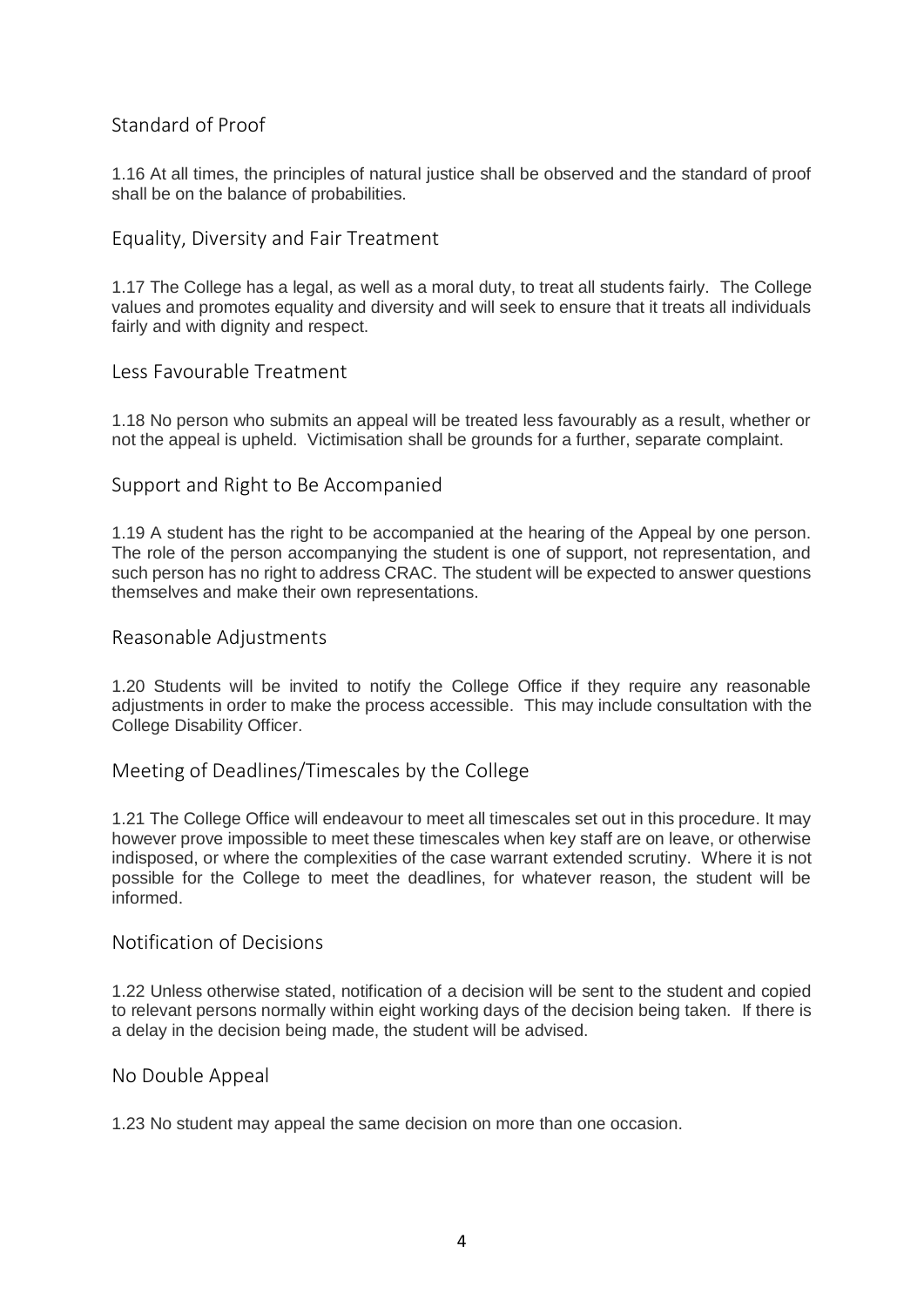## <span id="page-4-0"></span>Consideration of Outcome

1.24 A student who is considering an appeal should first consult the relevant Programme Specification to ensure that the outcome which they are seeking is within the range of remedies which CAC can order

<span id="page-4-1"></span>Further Information and Forms

1.25 Advice on these regulations may be obtained from the Head of Academic Administration. Appeal forms are available from the Head of Academic Administration.

# <span id="page-4-2"></span>2. Commencing an Appeal

2.1 Students have the right to appeal to the CAC against a decision of the Board of Examiners

2.2 A student can only bring an appeal by lodging with the Head of Academic Administration a completed CAC Appeal Form signed by the student and specifying the Grounds of Appeal and to which is attached all relevant supporting documents and evidence.

2.3 Subject to paragraph 2.4, an appeal must be brought within 10 working days from the date of publication by the College of the results which include the decision which is the subject of the appeal.

2.4 If the Head of Academic Administration is satisfied from a written statement with supporting evidence presented by a student at the same time as the CAC Appeal Form that the student was prevented from bringing the appeal within that time limit by reasons beyond their control, the Head of Academic Administration may decide to accept the appeal notwithstanding it is outside the time limit. The decision of the Head of Academic Administration is final in this regard,

## <span id="page-4-3"></span>3. Grounds of Appeal

3.1 The following are the only grounds on which an appeal may be brought:

3.1.1 New evidence has become available which could not have been provided by the student to the Board of Examiners Meeting [Note: evidence that a student chose to withhold from the College will not normally constitute new evidence]

3.1.2 There has been a procedural irregularity which has had a demonstrable impact on the academic outcome;

3.1.3 There is evidence of inadequate supervision of the dissertation element of the programme.

3.2 A student who relies on paragraph 3.1.3 as a ground of appeal must either show that they took action to deal with any alleged supervisory problems when they first arose, or explain why they did not take such action at that time.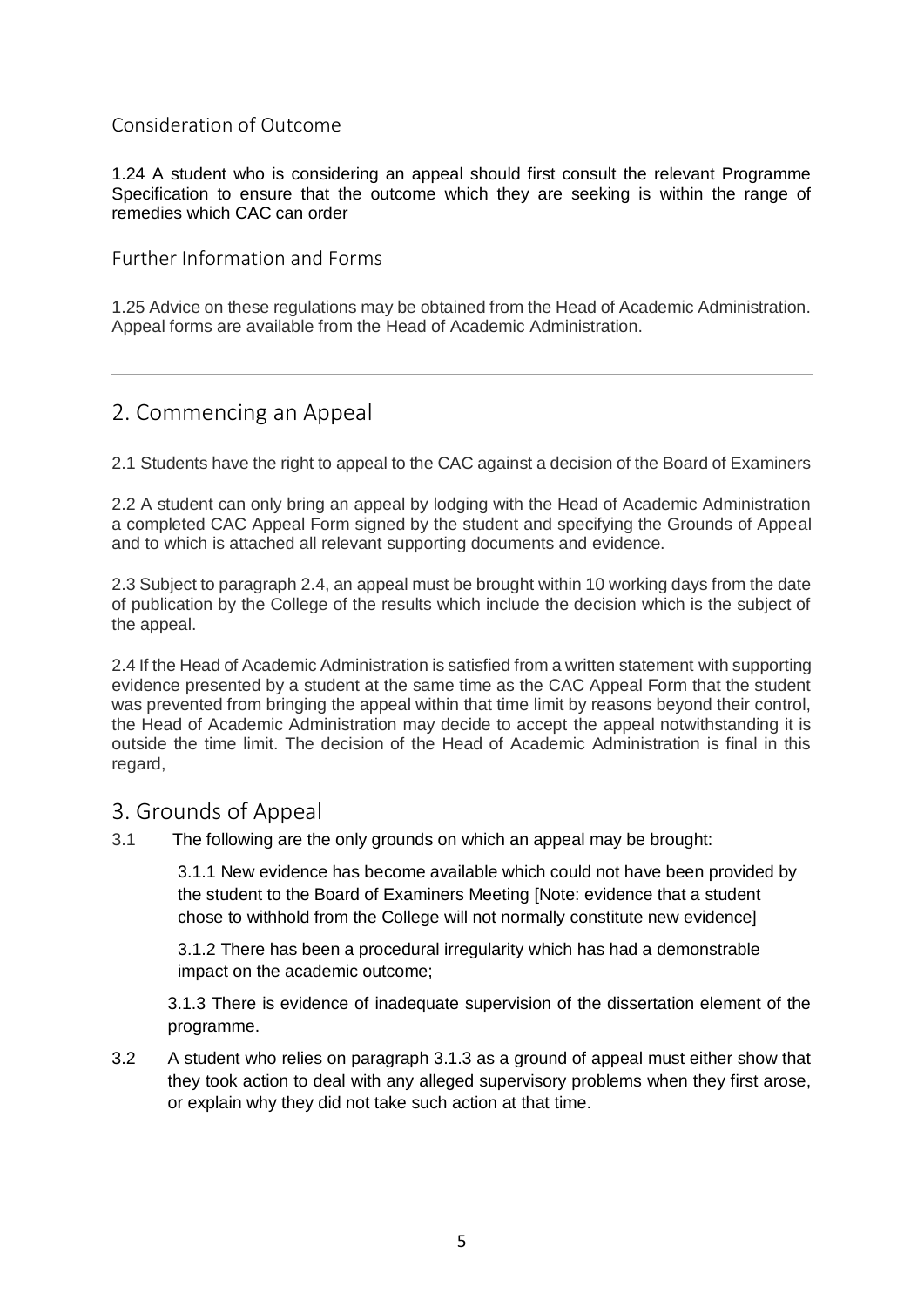# <span id="page-5-0"></span>4. Preliminary consideration of Appeal

4.1 On receipt of the appeal, the Head of Academic Administration, and a senior colleague shall consider the CAC Appeal Form, and any supporting documentation submitted by the student prior to the final date for submitting the Appeal, and shall decide whether

- 4.1.1 the student has raised a *prima facie* case; or
- 4.1.2 the student has not raised a *prima facie* case in that
	- 4.1.2.1 the student has not cited a ground of appeal, or
	- 4.1.2.2 the facts of the case do not meet the ground of appeal cited, or
	- 4.1.2.3 the student has failed to submit necessary supporting documentation in accordance with paragraph 2.2, or
	- 4.1.2.4 the student has requested an outcome which the CAC has no power to grant.

and if it is decided that the student has not raised a *prima facie* case, and that decision is confirmed by a review panel consisting of the Principal of the College and another senior colleague, the appeal will be rejected at this stage. Such decision will be final and not capable of being the subject of an appeal

**4.2** The student will be notified in writing whether or not their appeal will proceed to be considered by the CAC.

# <span id="page-5-1"></span>5. Conduct of Appeal

5.1 If it is determined that the student has raised a *prima facie* case, the Head of Academic Administration will send the Appeal to the student's Head of Department for a response.

5.2 The student's Head of Department shall make a response within 5 days from receiving the Appeal from the Head of Academic Administration. The Head of Department shall attach to the Department's response copies of all correspondence relating to the case and other relevant information, as required.

5.3 The Head of Academic Administration shall send the Appeal and the Department's response to CAC which shall fix a date for the hearing of the appeal and shall give not less than five working days' notice of the date and time of the hearing to the student and the Department concerned.

5.4 The student must in any event attend the hearing in person to present the Appeal, and, if so required by CAC, a representative of the Department concerned shall also attend the hearing to provide information relating to the structure of the course, student performance and the basis on which the decision of the Board of Examiners was taken.

5.5 Not less than 2 days before the date of the hearing of the Appeal, the student must confirm to CAC whether or not they intend to attend the hearing; in the absence of such confirmation being given to CAC, the student will be deemed to have withdrawn the Appeal.

5.6 If the student is unable to attend the hearing of the Appeal, they may apply to CAC to postpone the hearing, and, if satisfied that the student has established good cause as to why the student is unable to attend the Appeal, CAC may adjourn the Appeal and fix it for hearing on another date. The onus is on the student to establish good cause. Where the student is unable to attend the hearing for medical reasons, as confirmed by a medical certificate, the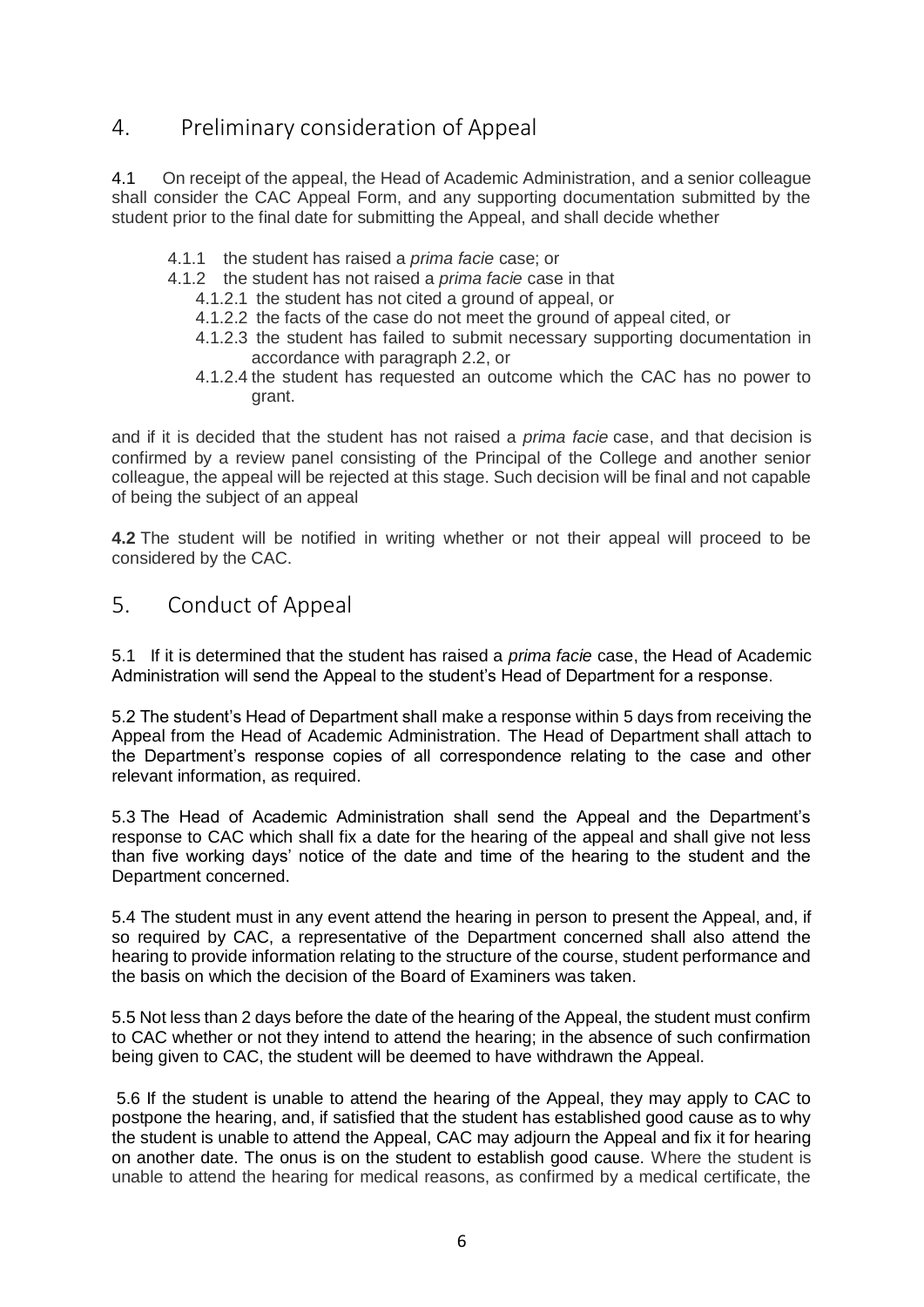proceedings will normally be adjourned until the student is certified as fit to attend by a medical professional, or the student confirms that they wish to proceed.

5.7 If the student fails to attend the Appeal without good cause, or if CAC has requested the attendance of a representative from the Department concerned and such representative has failed to attend without good cause, CAC may consider the Appeal and reach a decision on it in the absence of the student, of the representative of the Department concerned, as the case may be.

5.8 If CAC considers that it requires further evidence to be presented to it to enable it to determine the Appeal, it may give directions as to the additional evidence which it requires and adjourn the hearing to a future date to allow such evidence to be given and considered.

5.9 CAC shall not be entitled to inspect examination scripts, dissertations or other elements of assessed coursework

5.10The student and the Department representative (if in attendance) may only be present be present while evidence is being given and representations made. Only members of the CAC and of the secretariat shall be present while the decision is made.

## <span id="page-6-0"></span>6 Disposal of Appeal

6.1 CAC may:

6.1.1 dismiss the Appeal, with reasons, and confirm the original decision against which the appeal is made; or.

6.1.2 refer the matter back to the Chair of the Board of Examiners with or without recommendation

6.1.3 uphold the appeal in part or in full either by and may permit the student to re-sit or re-take a failed module or modules.

6.2 CAC decisions shall be finding and binding on both the Department and the student

6.3 The decision of CAC shall normally be confirmed in writing to the student, with reasons, within eight working days of the decision having been taken.

6.4 There is no further internal appeal against a decision of CAC.

# <span id="page-6-1"></span>7. Central Monitoring and Record Keeping

7.1 Minutes of the meeting, including an individual note of each decision, shall be taken as a formal record of the appeal and retained.

7.2 The Head of Academic Administration shall make an annual report on academic appeals to the Faculty, the Presbyterian Theological Faculty, Ireland, and Teaching and Learning Panel. Individual students shall not be identified in the report.